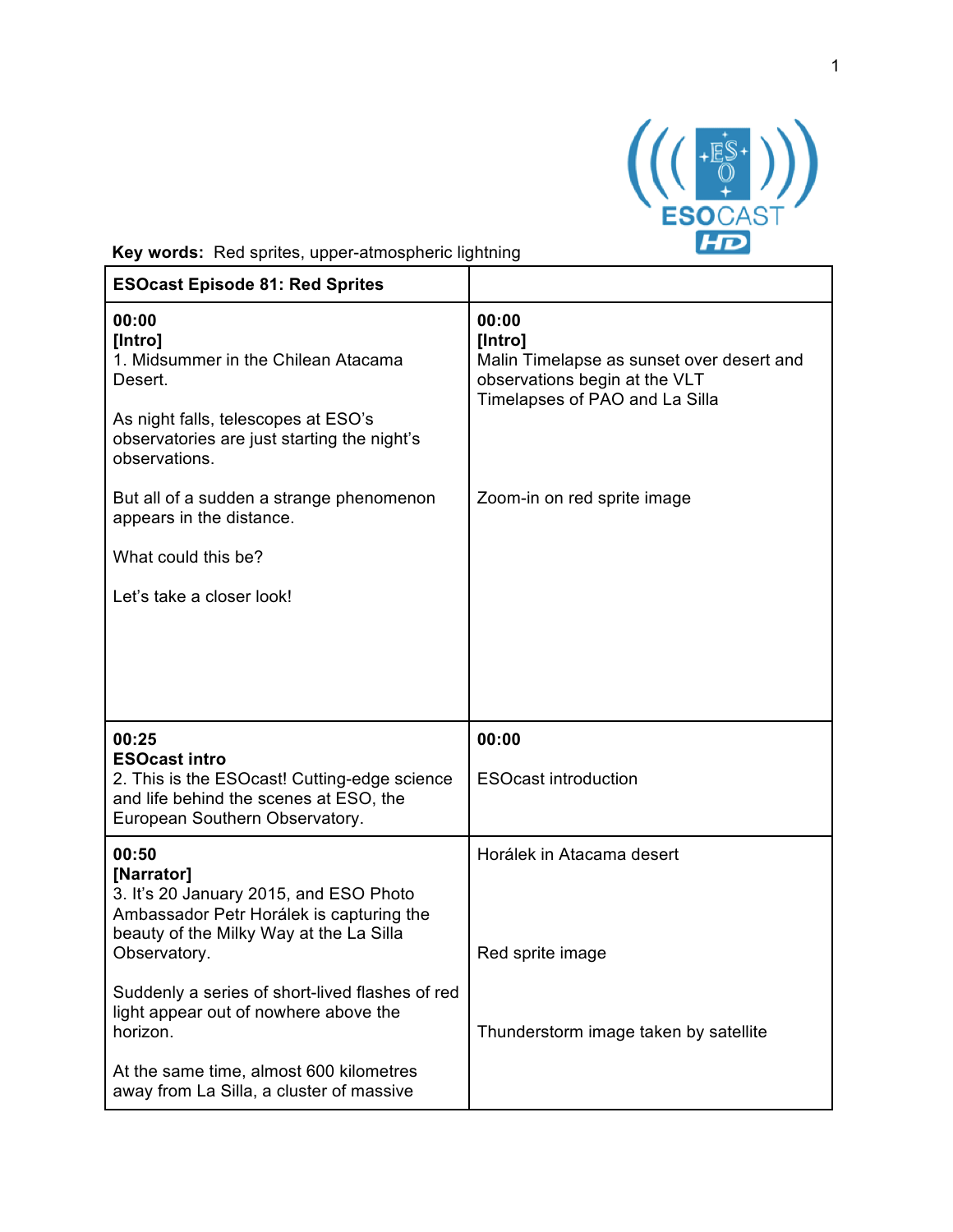| thunderstorms is raging over northern<br>Argentina.                                                                                                                                                                                                                                                                      | La Silla Observatory with red sprites                              |
|--------------------------------------------------------------------------------------------------------------------------------------------------------------------------------------------------------------------------------------------------------------------------------------------------------------------------|--------------------------------------------------------------------|
| Pointing his camera in the direction of the<br>flashes, Petr photographs the very rare and<br>peculiar features known as Red Sprites. This<br>makes him one of a small group of people to<br>successfully record them, and it's the first<br>time that they have been captured from a<br>major astronomical observatory. | Animation: Paranal                                                 |
| A week later, Petr travels further north to<br>photograph the night skies above ESO's<br>Paranal Observatory. Just a few hours before<br>daybreak, he once again witnesses a flurry of<br>these strange flashes over the Andes.                                                                                          | Skies over Paranal, with red sprites                               |
| From Petr's perspective, they appear to come<br>from the direction of the rising galactic bulge<br>of the Milky Way. But they actually originate<br>from another huge complex of storms over<br>Argentina, more than 600 kilometres from<br>Paranal.                                                                     | Radar picture showing thunderstorm from<br>space                   |
| The storms are so strong that Petr can<br>observe and document another display of<br>their activity. High in the atmosphere, gravity<br>waves are generated by these storms and<br>form ripples in the greenish layer of airglow.                                                                                        | Skies over telescope, zooming to show<br>ripples in the atmosphere |
| But what are these curious, airy spirits?                                                                                                                                                                                                                                                                                | Red sprite images                                                  |
| 03:04<br>[Narrator]<br>4.<br>In thunderstorms, most cloud-to-ground<br>discharges are called negative lightning as<br>they transfer negative charges to the ground.<br>Barely five percent of all discharges are                                                                                                         | Timelapses from ISS with thunderstorms and<br>lightning            |
| positive cloud-to-ground lightning, transferring<br>positive charges from the thundercloud to the<br>ground.<br>Up to ten times more energetic than negative<br>lightning, positive lightning seems to be what<br>makes the Earth's atmosphere a playground                                                              | Animation showing red sprites above storm<br>clouds                |
| for red sprites.<br>Red sprites are a manifestation of complex                                                                                                                                                                                                                                                           | Various real images of red sprites                                 |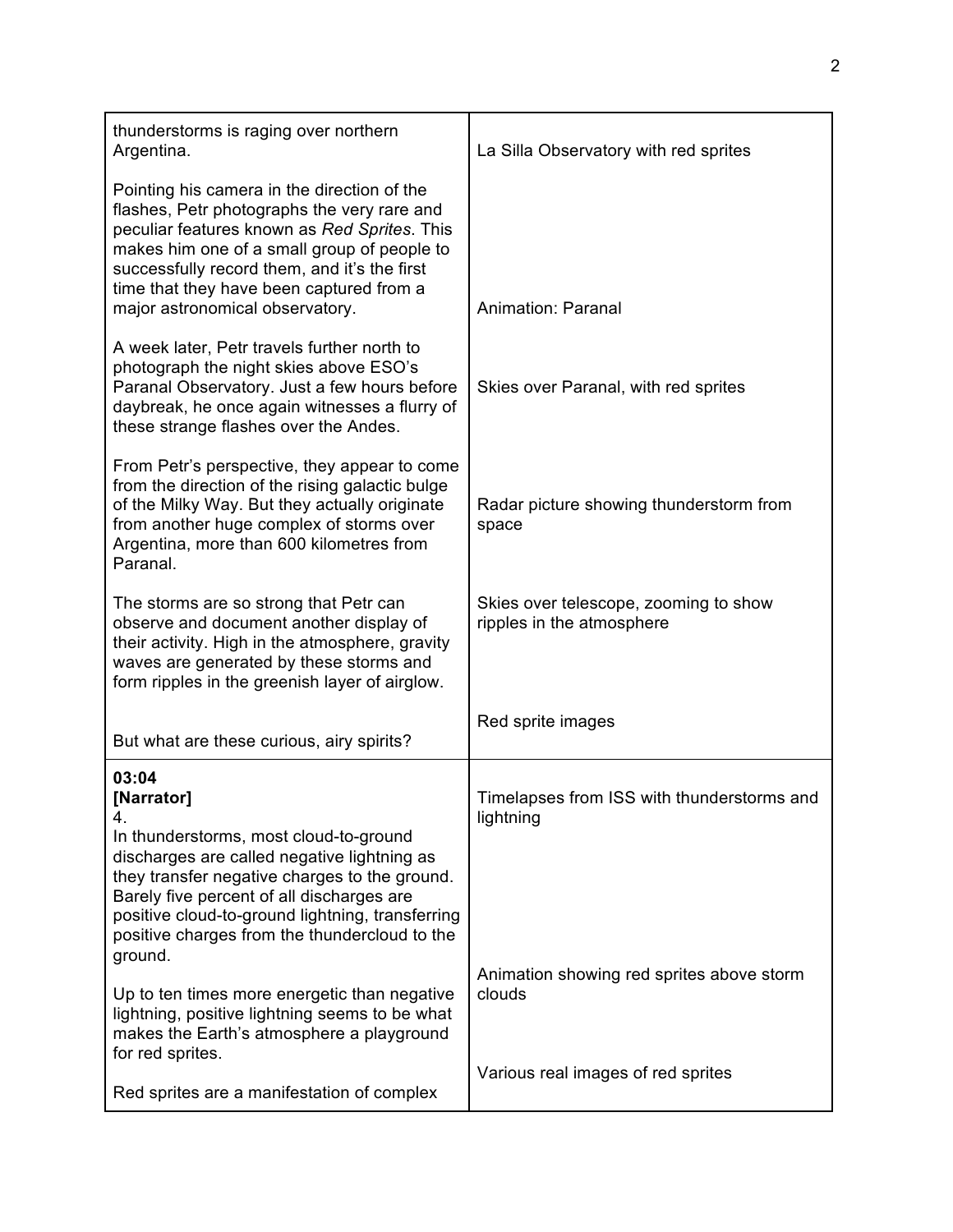| high-altitude electrical processes. They<br>appear - dancing in the dark night skies -<br>as red figures composed of beads, puffs and<br>tendrils of light.<br>These unusual flashes are formed at altitudes<br>of up to 90 kilometres and get their distinct                                    | Animation of red sprites                                       |
|--------------------------------------------------------------------------------------------------------------------------------------------------------------------------------------------------------------------------------------------------------------------------------------------------|----------------------------------------------------------------|
| red hue from the excited nitrogen molecules<br>in the atmosphere.                                                                                                                                                                                                                                |                                                                |
| 04:09<br>[Narrator]<br>5. Red sprites were first suggested on<br>theoretical grounds in 1925 by the Scottish<br>physicist Charles Wilson.<br>But it wasn't until 1989 that scientists from the<br>University of Minnesota managed to capture<br>the first image of a sprite on film as they were | Image of Charles Wilson<br>Images of red sprites               |
| photographing aurorae.                                                                                                                                                                                                                                                                           | Image of Compton satellite                                     |
| And just a few years later, the NASA<br>Compton Gamma Ray Observatory managed<br>to discover gamma bursts originating above<br>thunderstorms - another consequence of<br>lower-atmospheric lightning activity.                                                                                   |                                                                |
| Astronauts have a particularly good vantage<br>point from space and have also photographed<br>sprites using normal digital cameras.                                                                                                                                                              | Video of atmosphere seen from space; still<br>image of sprites |
| From space, sprites appear shortly after their<br>corresponding lightning strike. In this image<br>taken from space, both the sprite and the<br>lightning flash are captured.                                                                                                                    |                                                                |
| 05:11                                                                                                                                                                                                                                                                                            | Animation showing formation of sprites                         |
| [Narrator]<br>6.                                                                                                                                                                                                                                                                                 |                                                                |
| There are many different species of high<br>altitude atmospheric flashes on Earth,<br>commonly known as upper-atmospheric<br>lightning.                                                                                                                                                          |                                                                |
| Scientists have even speculated that similar<br>phenomena could occur on other planets in<br>the Solar System.                                                                                                                                                                                   | Saturn                                                         |